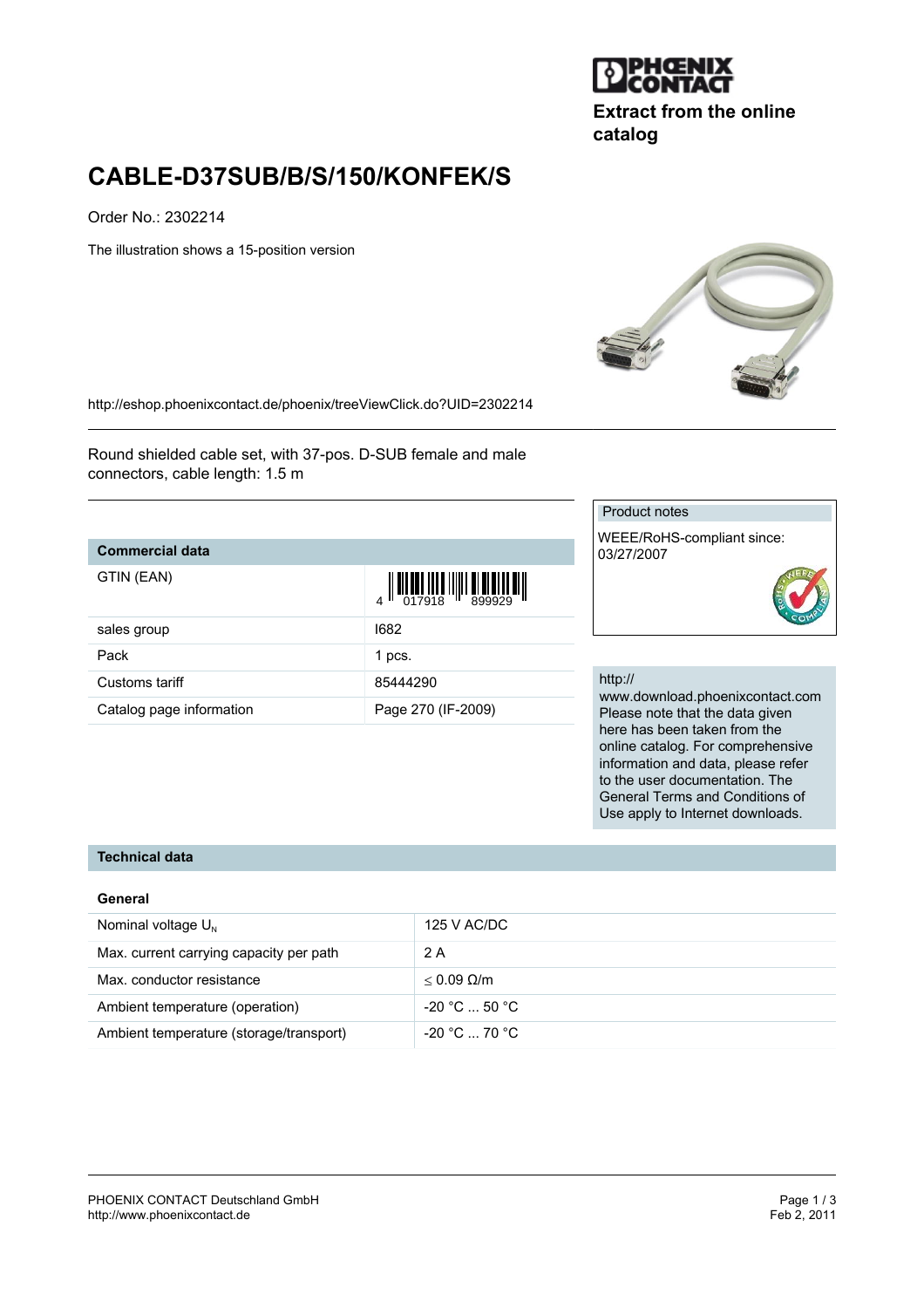## CABLE-D37SUB/B/S/150/KONFEK/S Order No.: 2302214 <http://eshop.phoenixcontact.de/phoenix/treeViewClick.do?UID=2302214>

| Number of positions                | 37                                                 |
|------------------------------------|----------------------------------------------------|
| Number of positions, control side  | 37                                                 |
| Number of connectors, control side |                                                    |
| Number of positions, module side   | 37                                                 |
| Number of connectors, modul side   | 1                                                  |
| Fixed cable length                 | 1.5 <sub>m</sub>                                   |
| Single wire, cross section         | $0.25 \text{ mm}^2$                                |
| AWG                                | 24                                                 |
| External diameter                  | $12.5 \text{ mm}$                                  |
| Shielding                          | Tinned copper-braided shield, approx. 85% covering |
| Insertion/withdrawal cycles        | > 200                                              |

**Certificates / Approvals**



Certification CUL, GOST, UL